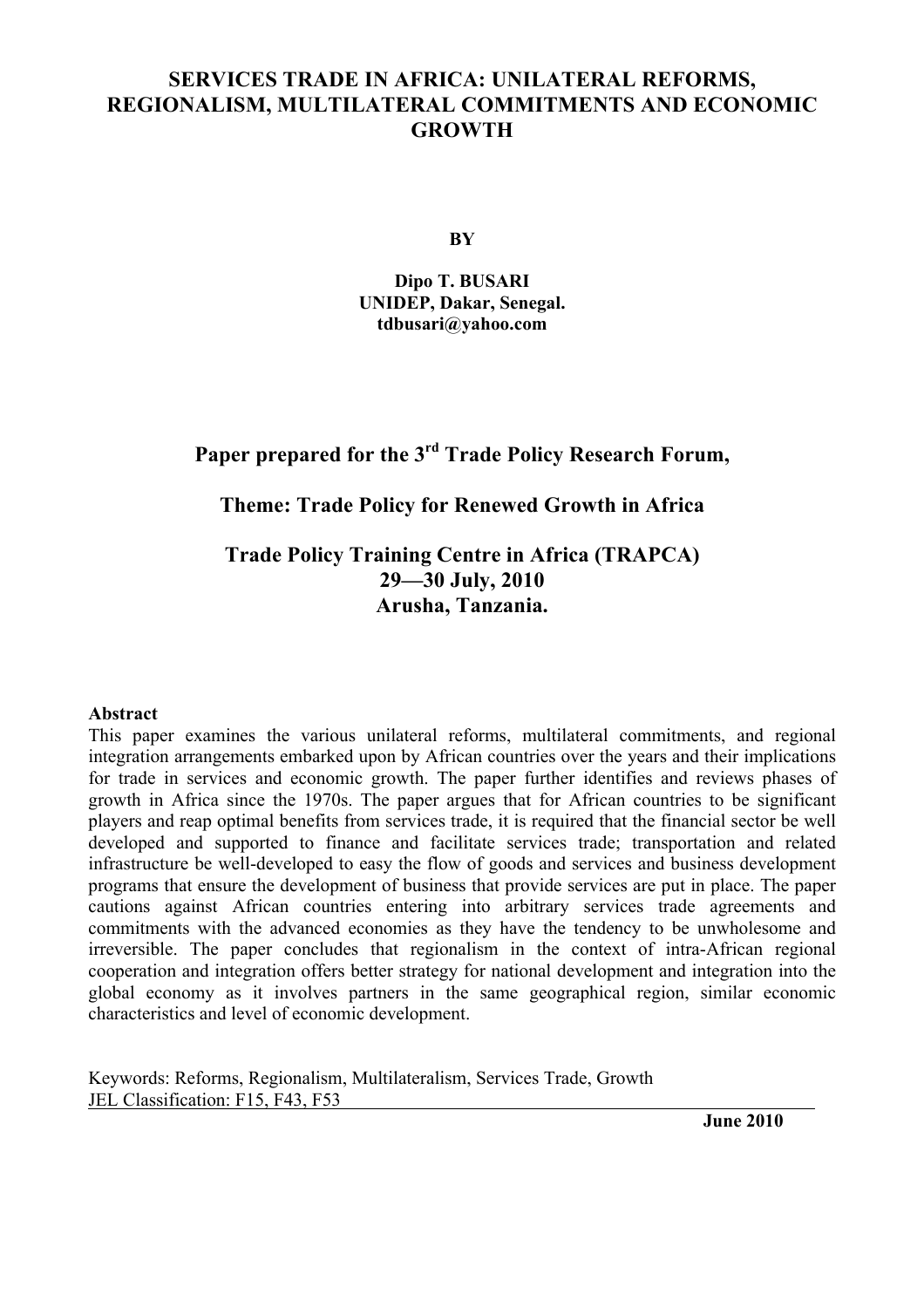#### **SERVICES TRADE IN AFRICA: UNILATERAL REFORMS, REGIONALISM, MULTILATERAL COMMITMENTS AND ECONOMIC GROWTH**

### **1. Introduction**

Historically and traditionally, international services trade has been mainly to facilitate international trade in goods—the financing and transportation of goods. However, over the last four decades or so, the focus and scope of international trade in services have expanded significantly. A major factor responsible for this shift in focus is the rapid development and integration of telecommunications and computer technologies which has now made virtually all services tradable across national geographical boundaries. Thus, in the presence of more liberal investment policies and other reforms, the world has seen trade in services growing faster than trade in goods or even global production. It is increasingly taking on a larger proportion in international trade as well as greater share of flow of foreign direct investment (FDI). Given this rising importance of trade in services in world trade and also given the fact that, excepting agriculture, trade in serves are subject to most trade barriers, they have featured prominently in multilateral and regional trade discussions and negotiations.

With these developments, the concept of services trade moved significantly away from the traditional concept of 'invisible/intangible trade' listed in the current accounts of the balance of payments (which is based on residency) to the broader issue of nationality. Why this is so is that a prominent characteristic of trade in services is the issue of 'immediacy' of the relationship between supplier and consumer. In other words, many services require the physical proximity of the supplier and the consumer because they are non-transportable. For example, providing haircut services require the physical presence of the customer while hotel services have to be provided where the customer wants to lodge. Thus, for there to be transactions of such services, either the consumer must go to the supplier or vise versa.

It should be pointed out that to define what now constitute services is not a straight forward issue, thus defining international services is not that simple. Two popular sources of definition have been the "*Manual on Statistics of international trade in services, 2002 (SITS)*", a joint product of United Nations (UN), European Commission (EC), International Monetary Fund (IMF), Organization for Economic Co-operation and Development (OECD), United Nations Conference on Trade and Development (UNCTAD), World Trade Organization (WTO) and the "*International investment position and Balance of payments manual, sixth edition; (IMF)*"

The possibility of a supplier going to deliver services at the residence of a consumer directly or using affiliates that have been established in the consumer's place of residence is now widely recognized and now international trade agreements with regards to services, in particular those entrenched in the General Agreement on Trade in Services (GATS), make provision for agreement on suppliers moving to the country of the consumer. Thus, to take care of such situations, the definition of international trade in services has been extended to include value of services provided through foreign affiliates established abroad, which is termed foreign affiliates trade in services (FATS).

The definition of services trade under the GATT is in four dimensions which depends on the territorial presence of the supplier and consumer at the time the transaction is taking place (Article I:2) The four dimensions are as follows: $<sup>1</sup>$ </sup>

- 1. from the territory of one Member into the territory of any other Member (Mode 1 Cross border trade);
- 2. in the territory of one Member to the service consumer of any other Member (Mode 2 Consumption abroad);

 <sup>1</sup> Source: http://www.wto.org/english/tratop\_e/serv\_e/cbt\_course\_e/c1s3p1\_e.htm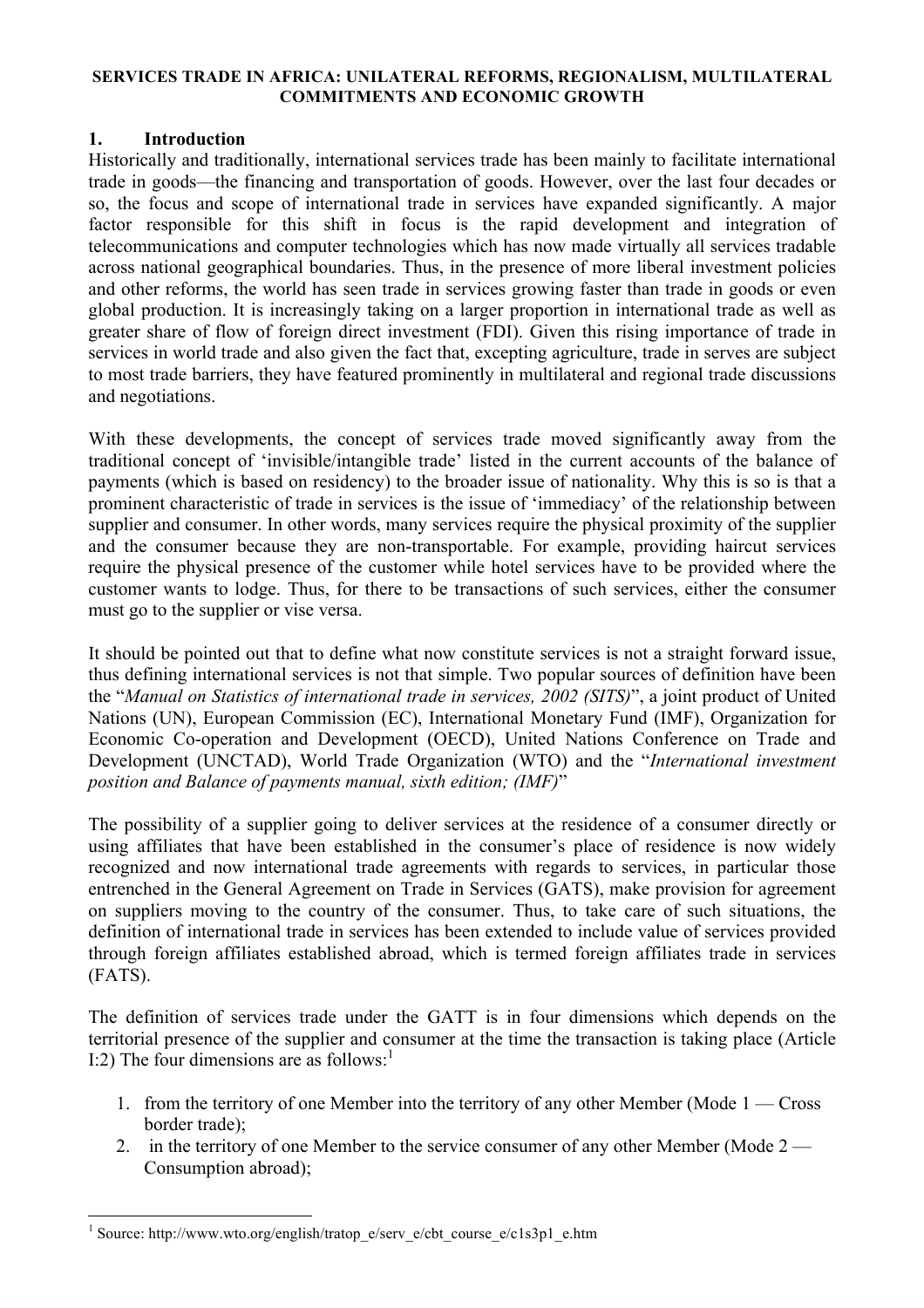- 3. by a service supplier of one Member, through commercial presence, in the territory of any other Member (Mode 3 — Commercial presence); and
- 4. by a service supplier of one Member, through the presence of natural persons of a Member in the territory of any other Member (Mode 4 — Presence of natural persons).

Examples of these various dimensions (from the perspective of an importing country A) are presented in Box 1.

| Box 1: Examples of the four Modes of Supply (from the perspective of an "importing" country A)                                                                                                                                                                                |
|-------------------------------------------------------------------------------------------------------------------------------------------------------------------------------------------------------------------------------------------------------------------------------|
| Mode 1: Cross-border<br>A user in country A receives services from abroad through its telecommunications<br>or postal infrastructure. Such supplies may include consultancy or market<br>research reports, tele-medical advice, distance training, or architectural drawings. |
| Mode 2: Consumption abroad<br>Nationals of A have moved abroad as tourists, students, or patients to consume the<br>respective services.                                                                                                                                      |
| Mode 3: Commercial presence<br>The service is provided within A by a locally-established affiliate, subsidiary, or<br>representative office of a foreign-owned and — controlled company (bank, hotel<br>group, construction company, etc.).                                   |
| Mode 4: Movement of natural persons<br>A foreign national provides a service within A as an independent supplier (e.g.,<br>consultant, health worker) or employee of a service supplier (e.g. consultancy<br>firm, hospital, construction company, etc).                      |

Source: http://www.wto.org/english/tratop\_e/serv\_e/cbt\_course\_e/c1s3p1\_e.htm

Box 1 indicates that international trade in services can come in different ways depending on the territorial presence of the supplier and the consumer. It is obvious that the various modes have implications for the growth of a country. For example, all things being equal, mode 3 is expected to be growth enhancing for country A, while mode 2 is expected to be growth dampening for country A. However, in reality, all modes take place at the same time, are not mutually exclusive, and the net benefit to country A will depend, amongst other things, on the kinds and outcomes of sociopolitical and economic reforms it had and it's embarking on; its level of integration into the regional/global economy; the various bi-lateral and multilateral commitments it is facing; and so on.

Thus, in the above context, this paper seeks to examine the implications of the several unilateral reforms, regionalism, and various multilateral commitments of sub-Saharan African (SSA) countries on international services trade and thus, economic growth of the sub-continent. Specifically, we ask and attempt to provide answers to the following questions:

- a. What unilateral services trade reforms were embarked upon by SSA countries and how have they impacted (and expected to impact) on flows, volume, and directions of international services trade?
- b. What are the models of regionalism embarked upon by SSA countries and how have they impacted (and expected to impact) on flows, volume, and directions of international services trade?
- c. What are the common multilateral commitments undertaken by SSA countries and how have they impacted (and expected to impact) on flows, volume, and directions of international services trade?
- d. What are the implications of (a)-(c) for the growth prospect of SSA countries?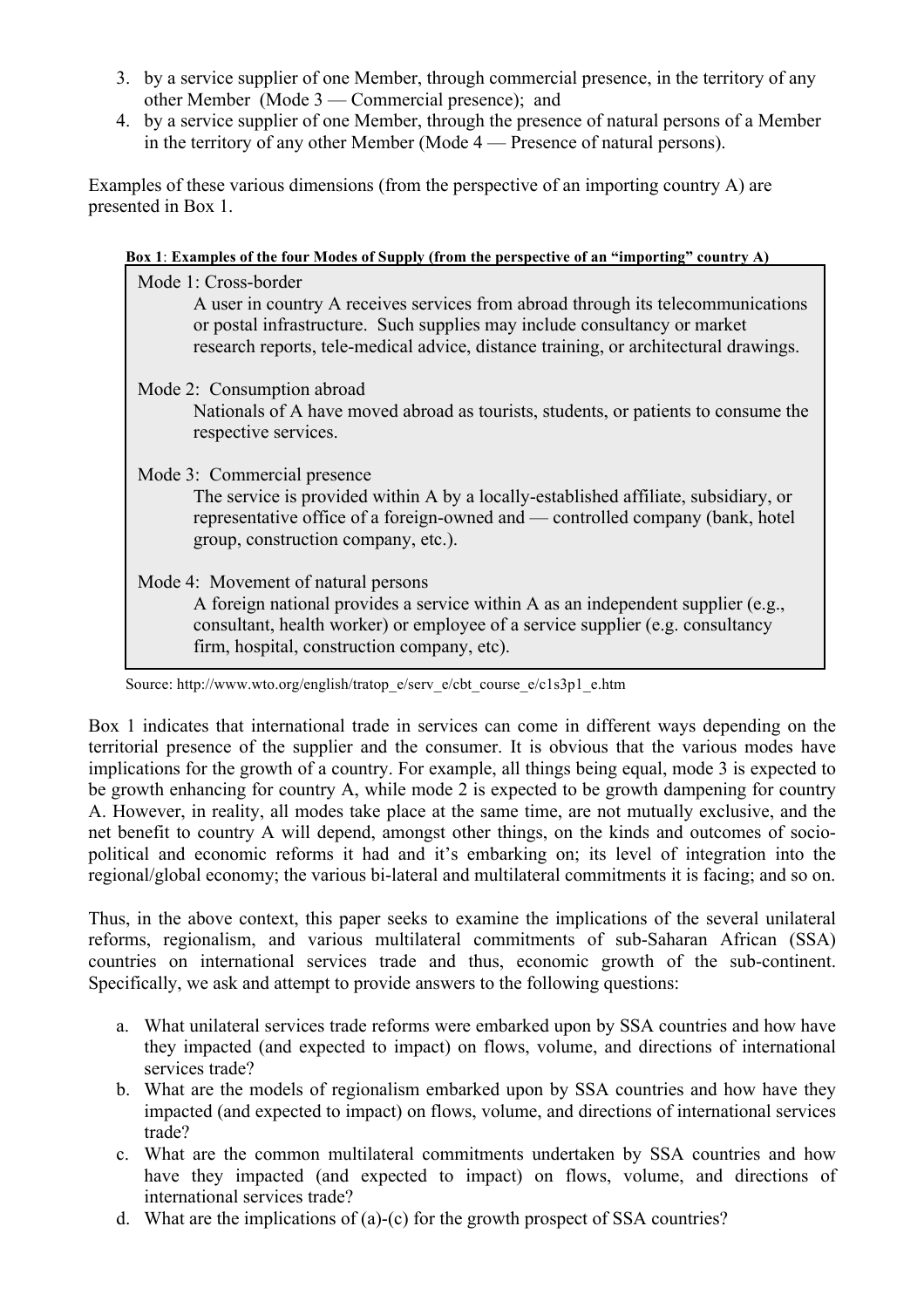The remaining sections of the paper are organized as follows. Section 2 discusses the nature of the unilateral reforms embarked upon by African states over the past two decades, the design and implementation of regionalism in Africa and the various multilateral commitments undertaken. Section 3 reviews Africa's growth profile and interrogates the role of trade in services in this growth process. It further examines the growth profile in relations to the various reforms and commitments. Section 4 discusses some challenges African countries are facing and likely to face in relation to services trade, regionalism and multilateral commitments and proffers some practical long-term policy options. Section 5 presents some tentative conclusions..

# **2. Unilateral Reforms, Regionalism, and Multilateral Commitments in Africa.**

# *2.1 Services Trade-Related Unilateral Reforms in Sub Saharan Africa*

Generally, economic reforms in SSA countries, which commenced in the 1980s, is within the broader framework of the so-called 'Structural Adjustment Programs' (SAPs) which are basically economic policies that countries must follow in order to qualify for new World Bank and International Monetary Fund (IMF) loans and help them make debt repayments on the older debts owed to commercial banks, governments and the World Bank.<sup>2</sup> They are policy instruments designed for individual countries but with common guiding principles and features which include export-led growth; privatization and liberalization; and the efficiency of the free market. Part of the major policy direction includes devalue of national currencies against the dollar; lifting import and export restrictions; balancing of national budgets and prevention of overspending; and removal of price controls and state subsidies (World Bank, 1994; Mosley *et al*., 1995 and Lensink, 1996).

The observed high socio-political cost of the reform package made the World Bank and IMF to launch a new initiative, the Poverty Reduction Strategy Initiative, and make countries develop Poverty Reduction Strategy Papers (PRSP). Though the PRSP is essentially targeted at poverty reduction, observers are quick to point out that the World Bank is still forcing countries to adopt the same types of policies as contained in the SAPs (see footnote 2).

As Laird (2000) observes, under the SAPs and as part of the unilateral trade reforms and commitments in the Uruguay Round, African countries have shifted the emphasis from non-Tariff measures (NTMs) to tariffs, which was actually in line with international trend. Furthermore, less emphasis was placed on foreign exchange controls and import restrictions for balance of payments purposes as greater emphasis has come to be placed on macro-economic policies to solve what is essentially observed to be a macro-economic problem.

Of major interest to us in this study are those reform measures which are directly related to international services trade—privatization and liberalization; devaluation; and removal of price controls and subsidies. In general, SSA countries commenced liberalization in the late 1980s with countries such as Ghana and the Gambia being early starters.

In order to eliminate fiscal subventions to inefficient public enterprises; free them from bureaucratic bottlenecks and corruption; enhance productivity and efficiency; improve service delivery; and reduce the role of the state in the economy, SAP recommends that such public enterprises be privatized. Furthermore, to reduce state monopoly and enhance competition, it is recommended that all 'entry and exit' restrictions be eliminated, that is there should be liberalization in the various sectors. The financial sector and the telecommunication sub-sector became two services areas that benefited significantly from this policy shift induced by privatization and liberalization. In countries like Kenya, Uganda Tanzania, and South Africa, tourism also benefited significantly. The key policy directions of services sector (particularly financial and telecommunication) privatization and liberalization in SSA countries are as follows:

 $\checkmark$  Divest public sector ownership,

 $^{2}$  http://www.whirledbank.org/development/sap.html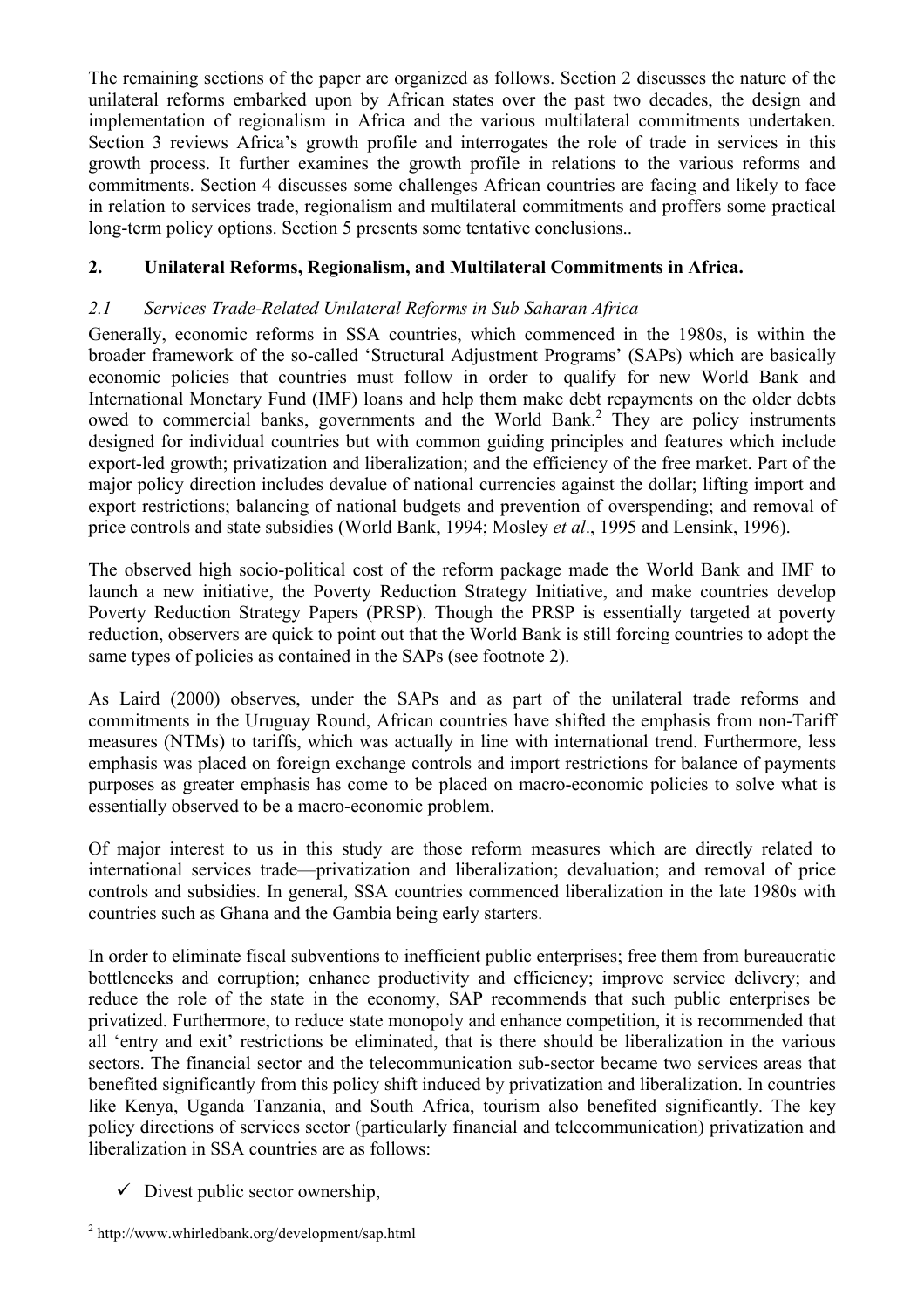- $\checkmark$  Eliminate fiscal subvention/subsidies.
- $\checkmark$  Acquisition by domestic and/or foreign investors,
- $\checkmark$  Eliminate or reduce entry barriers,
- $\checkmark$  Eliminate input and output prices controls,
- $\checkmark$  Deregulation of interest rates,
- $\checkmark$  Abolition of administrative controls on credit expansion and allocation,
- $\checkmark$  Establishment and expansion of securities and equity markets and other non-bank sources of credit,
- $\checkmark$  Eliminate or reduce international capital accounts restrictions.
- $\checkmark$  Market-determined currency regime.

Two major compelling reasons account for why the services sector (particularly financial and telecommunication) became the main target of privatization and liberalization. First is the enormous revenue potential of both sectors and, second is the rapidly changing technology in both sectors. It is believed that privatization allows for faster introduction of advanced technologies which will provide benefits to the economy in general. Other reasons include attracting (foreign) investment into the domestic economy; to meet infrastructure needs of new market-based economies; need to modernize aging and technologically obsolete communications infrastructures; need to provide greater overall reliability and better service in telephony and data transmission; and need to meet the standards necessary to join international organizations such as the World Trade Organization (WTO). However, beyond unilateral reforms, SSA countries also pursued some regional agenda.

### *2.2 Regionalism in Africa*

In general, Lee, (2002:1) defined regionalism in terms of "efforts by a group of nations to enhance their economic, political, social, or cultural interaction. Such efforts can take on different forms, including regional cooperation, market integration, development integration, and regional integration." (Grant and Søderbaum 2003:7) defines regionalism to "represents the body of ideas, values and concrete objectives that are aimed at transforming a geographical area into a clearly identified regional space."

The pan-African agenda of political unity and enhancing growth and development have been the two principal drivers of regionalism in Africa. Thus, irrespective of the forms and strategies of regionalism in Africa, market integration remains a permanent and abiding component as a means of enhancing intra-regional trade. Before the commencement of the SAP in the late 1980s, regionalism in Africa made little or no appreciable progress. According to Lee (2002:9) "The earlier attempts at implementing market integration were inward-looking and relied on import substitution industrialization (ISI). Trade regimes were highly protected and high priced inefficient products proved to be no substitute for cheaper, efficient products from the capitalist core. Protectionalism, in many cases, prevented countries from importing into their countries inputs needed for enhanced industrialization. Increased intra-regional trade, the major objective of market integration, was, for the most part, not realized, partially because member countries produced similar products and therefore they did not have comparative advantages. Another problem was the maintenance of tariff and nontariff barriers to trade."

In reviewing past attempts at regionalism in Africa and thus, examining the reasons for the grim failure of regionalism in Africa, Goldstein (2002:11) posits that "Africa started integration at a low level of intra-regional trade and very high dependence on similar export crops; marked differences in income and industrialisation levels prevented intra-industry specialisation; the lack of political congeniality in foreign affairs meant that neighbouring countries were often on opposite sides of the Cold War divide; and fiscal weakness reduced the capability and willingness to provide compensation payments. Only to compound these structural deficiencies, the continent has barely grown over the last quarter of the 20th century."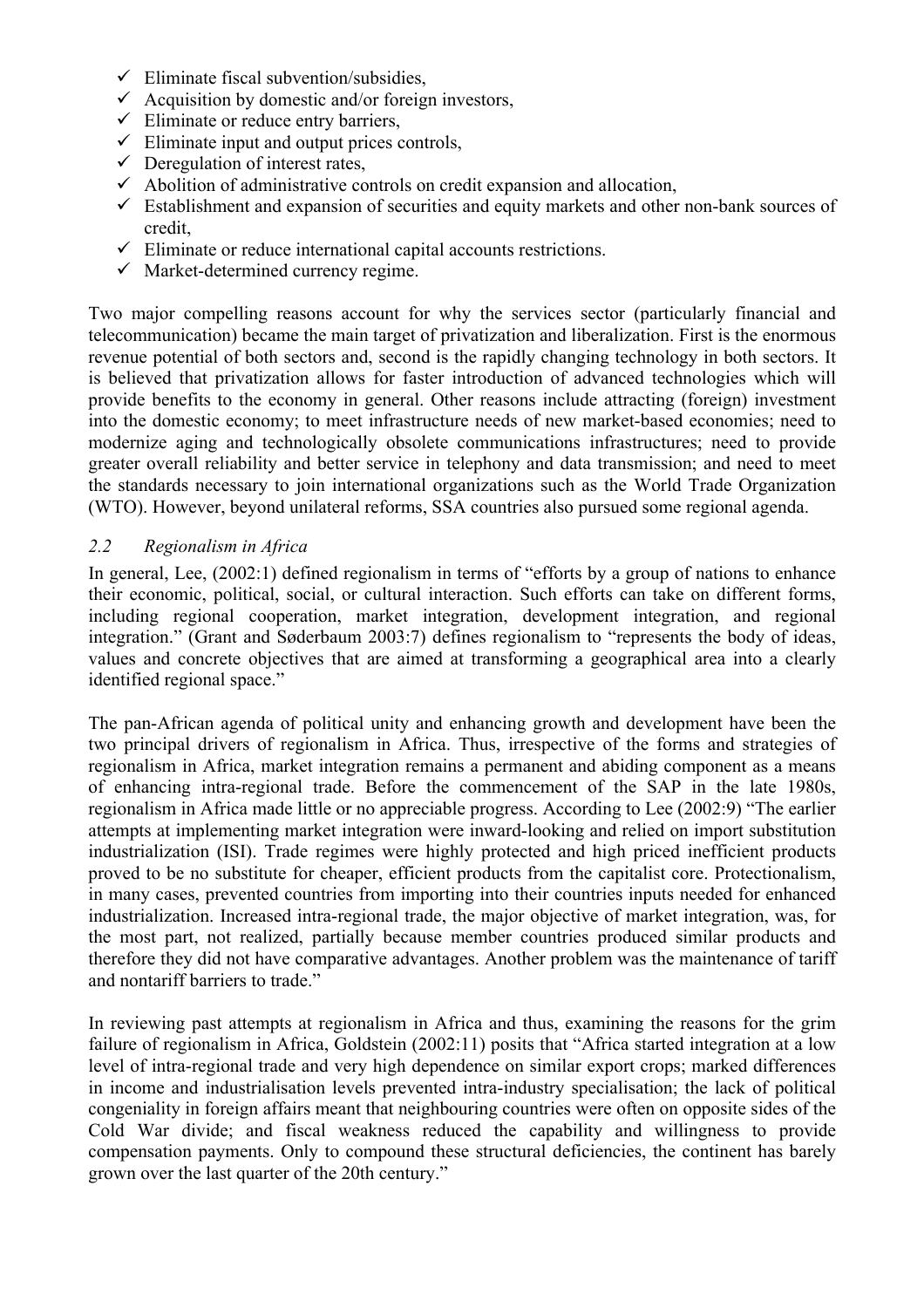The era of the SAPs saw the liberalization of the various economies in different ways. However, the various measures were mainly unilateral and not informed by any regional integration agenda. Again, the multilateral lending institutions financing the SAPs vehemently opposed regional integration among African countries and preferred African countries to unilaterally integrate into the global economic system (despite the fact that there was the Lagos Plan of Action in Place). As Lee (2009:9) argues "Market integration in Africa was seen as being counterproductive to the neoliberal orthodoxy that promoted the ability of the capitalist core to have unlimited ability to export to the African periphery in the name of efficiency and competition." In explaining the inability of regionalism to improve intra-African trade, particularly in the case of the ECOWAS (Economic Community of West African States), Ojo (1999) is of the opinion that the negative impact of unilateral liberalization on member states, coupled to the massive de-industrialization witnessed in the sub-region due to their inability to competitive with foreign imported goods, there was little or no incentive among member states to further liberalize the external sector. Ojo (1999: 122) argues that "… governments, already losing revenue from the SAP-imposed liberalisation of external trade, have been in no mood to implement free trade further even at the regional level…"

However, Goldstein (2001) points out that the resurgence of interest in regionalism in Africa (what is sometimes referred to as new regionalism) can be traced to several factors. These include the smallness of individual domestic markets; growing marginalization of the continent in the presence of dominating powerful trading blocs; and cost of unilateral liberalization in the presence of restricted access to markets in developed economies in sectors where Africa can feasibly compete. Thus, regional integration is now seen as a viable alternative to unilateral trade liberalization. Goldstein (2002) notes that this renewed interest in regionalism should be seen in the broader context of the structural reforms African countries have been implementing since the late 1980s. These reforms include significant opening of the domestic financial markets, substantial progress in trade reforms, and widespread adoption of value-added tax (VAT). In general, it is observed that there was widespread policy convergence in the above areas of reforms. Goldstein (2002) noted that, however, there is much less convergence and more variation in the case of privatization and international financial liberalization.

Given that the services sector is relatively underdeveloped in SSA countries, regionalism could do nothing or little to promote services trade amongst member states. The structure of the services sector (particularly Banking and Telecommunication) in SSA countries is such that the major players are enterprises from outside the regions or the continent. Thus, any appreciable increases in services trade are not among member states but between Africa and the advanced economies.

However, it should be observed that the development of services trade, particularly in the areas of tourism, construction, ports and logistics services relating to road and rail transport could offer important export potential for many African countries and further deepen regional integration. According to UNCTAD's *Economic Development in Africa 2009* report, given that 'producer' services such as professional and transport services, telecommunications, banking and insurance serves as inputs into other economic activities, they can either facilitate or hinder trade and production in other economic sectors, depending on the efficiency with which they are delivered to the end users. Thus, efficient production and trade of services is as important as that of goods. The report suggests that most African countries are unable to provide domestically the quantity or quality of producer services demanded by local producers and exporters, which has negatively affected competitiveness. Thus creating an efficient services sector would enhance intra-African trade and also deepen regional integration.

In sum, among other factors, the implementation of unilateral reforms in the name of SAPs has been seen by observers to be counterproductive to the regional integration agenda. At best, unilateral reforms seem to have increased the flow of trade (services and goods) from the North to the South rather than increase South-South trade. However, the bitter experiences recent global events have taught African countries have increased the call for effective regionalism and less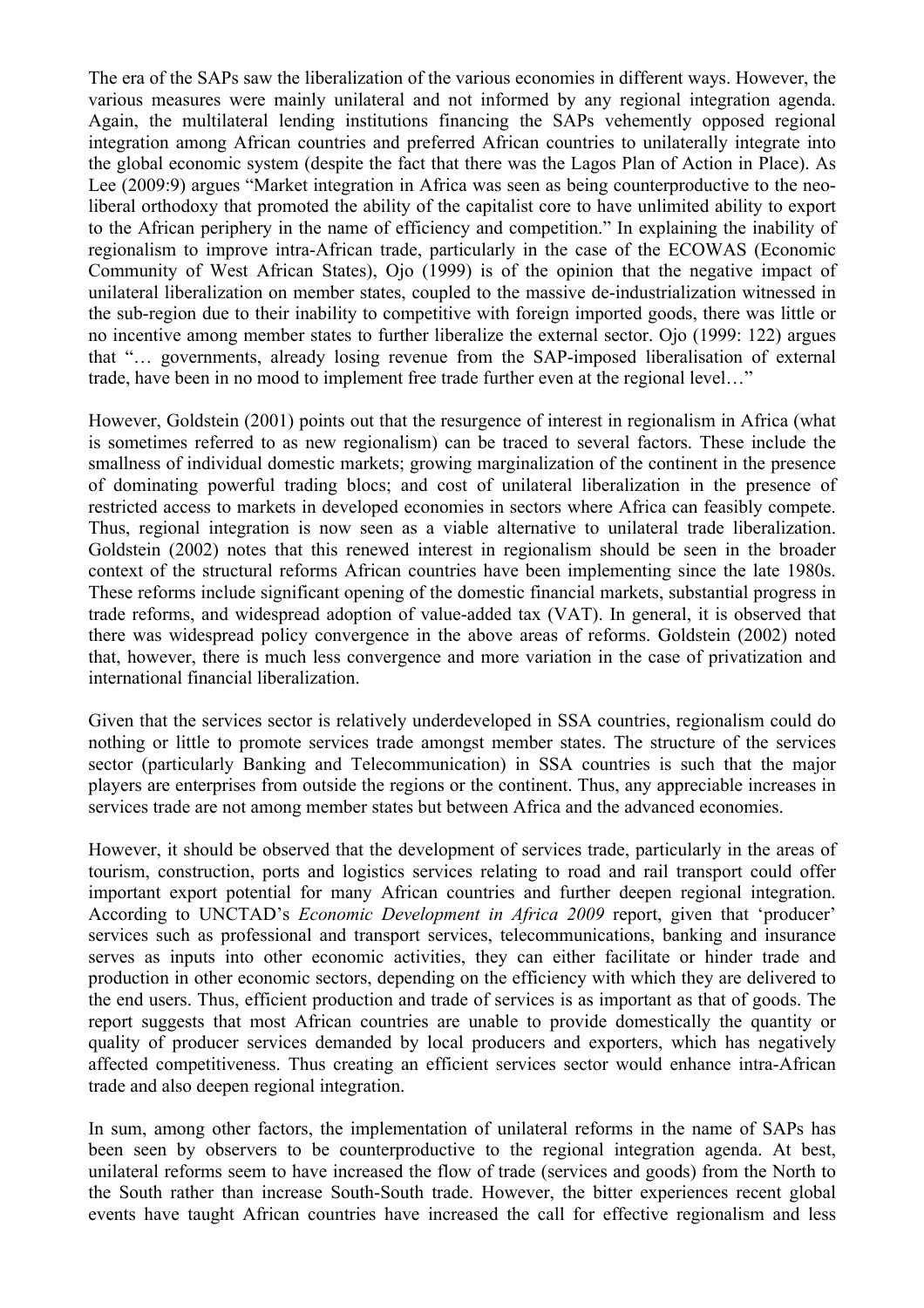integration into the global financial system. African countries have come to realize how current global integration system can make them highly vulnerable to and victims of events that are exogenous to their environments.<sup>3</sup>

### *2.3 Multilateral Market Access Commitments*

In broad terms, SSA countries embarked upon multilateral commitments—different levels of market access commitments undertaken by countries under the GATT\WTO framework—in order to increase their attractiveness for business and investment. In principle the idea of multilateralism is to ensure and achieve greater openness in the multilateral trading system. In 1995, the General Agreement on Trade in Services (GATS) was created and more than 100 GATT Parties then agreed on a comprehensive set of rules to regulate world trade in services. Historically, the idea was that of the USA and its advanced economy allies, which saw strong initial opposition from less developed countries, however many less developed countries have come to embrace it when they were able to significantly influence its liberalization modalities.

Drawing from different approaches in political economy and international relations to build theoretical propositions which were then empirically tested, Roy (2009:3) points out that there are at least four statistically significant reasons why governments undertake different levels of market access commitments under the GATS. These are presented in Box 2.

**Box 2:** Reasons Why Governments Undertake Market Access Commitments

- Democracy. The study finds that democratic states are more familiar with the legal implications of undertaking international commitments and see it as a way of avoiding the more costly option of allowing for discretion and rent-seeking since it represent a kind of locking-in mechanism.
- Relative Power. The study finds that the more a state becomes powerful, the higher is the likelihood to undertake international commitments. The author argues that "this is consistent with the argument that relative gains concerns in the international system induces Members to try to ensure that those that yield the greatest capabilities contribute their 'share' and do not free ride"
- Relative Endowment. The study observes that state that are relatively more human capital-abundant are likely to make more GATS commitments due to the fact that they will have more comparative advantage in services. Thus service firms are likely to lobby their governments to ensure liberal and predictable market access conditions abroad which will obviously benefit them.
- Negotiation Process. The study observes that states that had to go through the WTO accession process undertake more services commitments because they have to negotiate their entry in a non-reciprocal context with the whole WTO membership.

Source: Roy (2009)

If it is argued that GATS commitments are aimed at ensuring increased liberal services trade regimes in the multilateral trading system and the observed four reasons for commitments cannot be considered to be in Africa's favour, then one can rationally question the expected benefits of multilateralism to SSA countries. It should be noted that the two key obligations of the GATS are in terms of market access and National treatment of services. Market access commitment (Article

<sup>&</sup>lt;sup>3</sup> See Busari and Babatunde (2009) for detailed discussion of these and related issues.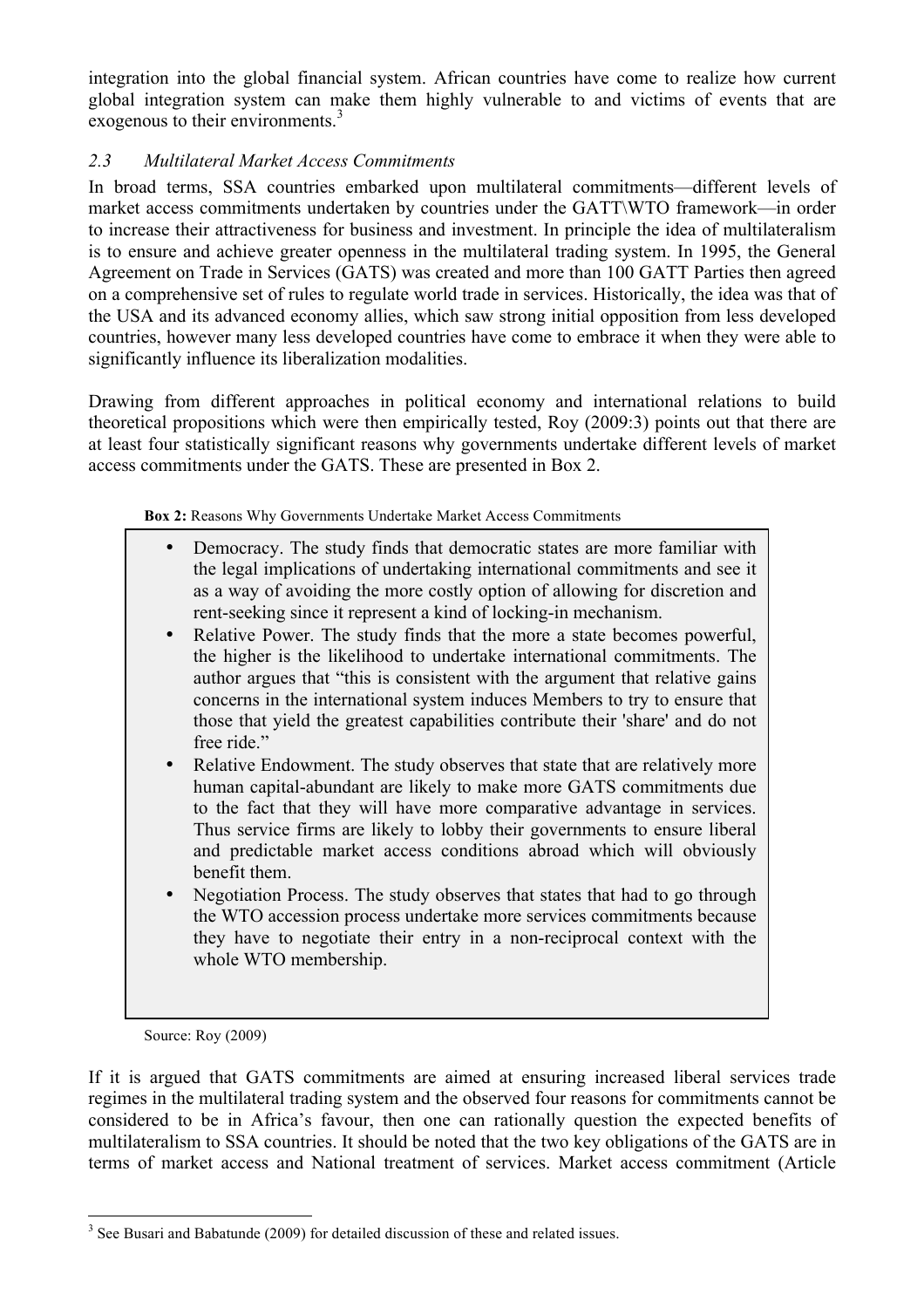XVI) prevents countries from imposing six types of restrictions which are largely quantitative<sup>4</sup> while National treatment commitment (Article XVII) ensures that countries do not discriminate between domestic and foreign services and service suppliers. Under GATS, these commitments are negotiable hence; they apply to countries differently, depending on commitments that countries undertake in their schedule of specific commitments. Other provisions include issues on transparency, good governance, transfers, most-favoured-nation treatment, and so on.

Of importance here is the relationship between regional integration efforts and multilateral market access commitments. It should be pointed out that market access and national treatment only apply to the sectors that each Member includes in its schedule. This implies that Members are allowed to exclude some sectors from the schedule leaving them totally unbounded with the implication that any type of measure and restrictions inconsistent with market access or national treatment can be imposed when the Member deemed appropriate. This is totally inconsistent with the approach to regionalism in Africa. Thus, how this can deepen regionalism is doubtful. Furthermore, the commitment allows Members to attach conditions and other restrictions in relation to the sectors that are included in the schedule. This implies that the level of treatment bound in schedules are likely and do differ across sectors and modes of supply. Members are allowed to make 'full commitments', 'partial commitments' or even refrain from making commitments. With these kinds of arrangements, and with most African countries being Members, it would be difficult to speed up the process of integration unless Africa countries agree to 'full commitments'—thus, guaranteeing that they will fully comply with the national treatment and/or market access obligations without exceptions. Again, 'full commitments' or what is denoted as 'none' in schedules, means that other countries outside the regional bloc would and should be treated like countries in the regional bloc. The whole essence of regionalism would have been defeated. Roy (2009:4) posits that "Unlike some regional agreements with disciplines on services and investment, commitments scheduled under the GATS do not necessarily reflect the applied level of openness."

It should be noted that the levels of commitments under GATS differs from one country to another particularly in terms of sector coverage of Schedules and binding levels of treatment. In general, direct tariffs are usually not applied to services trade (though there are consumption taxes which one can interpret as a form of tariff), the main forms of intervention have usually been prohibitions, quantitative restrictions (QRs) and discriminatory practices affecting cross-border supplies, foreign commercial presence and movements of individual suppliers; which can also be accompanied by domestic regulatory barriers in individual markets (Laird, 2000).

## **3 Growth Profile of Sub Saharan African Countries.**

Since the 1970s, the growth profile of SSA countries can be broadly defined along three distinct phases.

### *Phase I*

It can be observed that, in general, the first phase correspond to an era of positive but declining growth. This is the period from 1970 to around 1977. The minor recession witnessed in the advanced market economies, rising international interest rates, declining terms of trade, poor export performance, and poor macroeconomic policy framework were largely responsible for this decline in growth rates (Collier and Gunning, 1999a; 1999b). The poor export performance then could also be attributed to unfavorable weather condition, such as drought, faced then by many countries leading to poor harvest.

 $4 \text{ http://www.wto.org/english/docs-e/legal e/26-gats}01 \text{ e.htm}$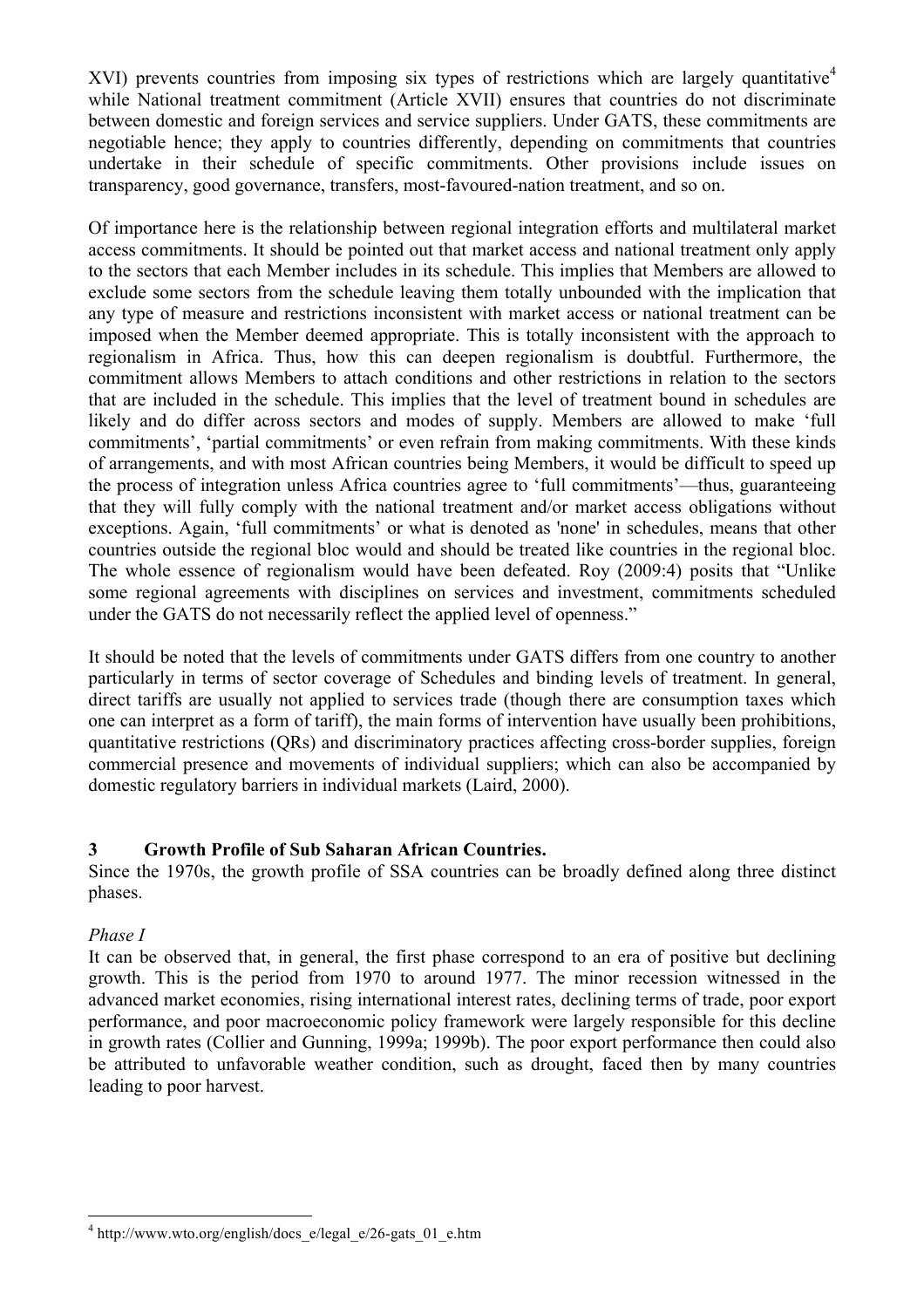As the external trade balance of many SSA countries deteriorated, many SSA countries resorted to foreign borrowing to finance their external gaps.



-6 -3  $\Omega$ 3 6 9 80 89 89 98 98 01 04 07 **%**GDP growth (annual  $\%$ )  $\cdots$  GDP per capita growth (annual  $\%$ )

**Growth Profile of SSA** 

Source: World Bank African Development Indicators (Online)

### **Figure 2**



### **Growth In Services Trade In SSA**

Source: World Bank African Development Indicators (Online)

During this phase, most SSA countries were implementing Import Substitution Industrialization (ISI) strategy which saw the imposition of several tariff and quantitative barriers on international trade. In general, unilateral reforms were generally absent or at best limited as most countries had in place controlled exchange rate regimes. Interest rates were also administratively determined while there were controls on international capital movements. Various commodities marketing boards were in place and so were various forms of subsidies to the agricultural sector and many stateowned enterprises. Experience with regionalism was not particularly successful. The East Africa Community (EAC) collapsed in 1977 (just 10 years into its formation in 1967) due to several factors relating to sharing of gains from trade. Largely, monetary cooperation could be observed among the former French colonies of West and Central Africa. Trades in services were generally low, particularly among SSA countries. Poor infrastructure, poor (information and communications) technologies; underdeveloped financial sector, and strong affiliation to former colonial powers are part of the reasons for the low level of intra-African trade in services during these periods. Multilateral market access were generally absent as there were series of tariff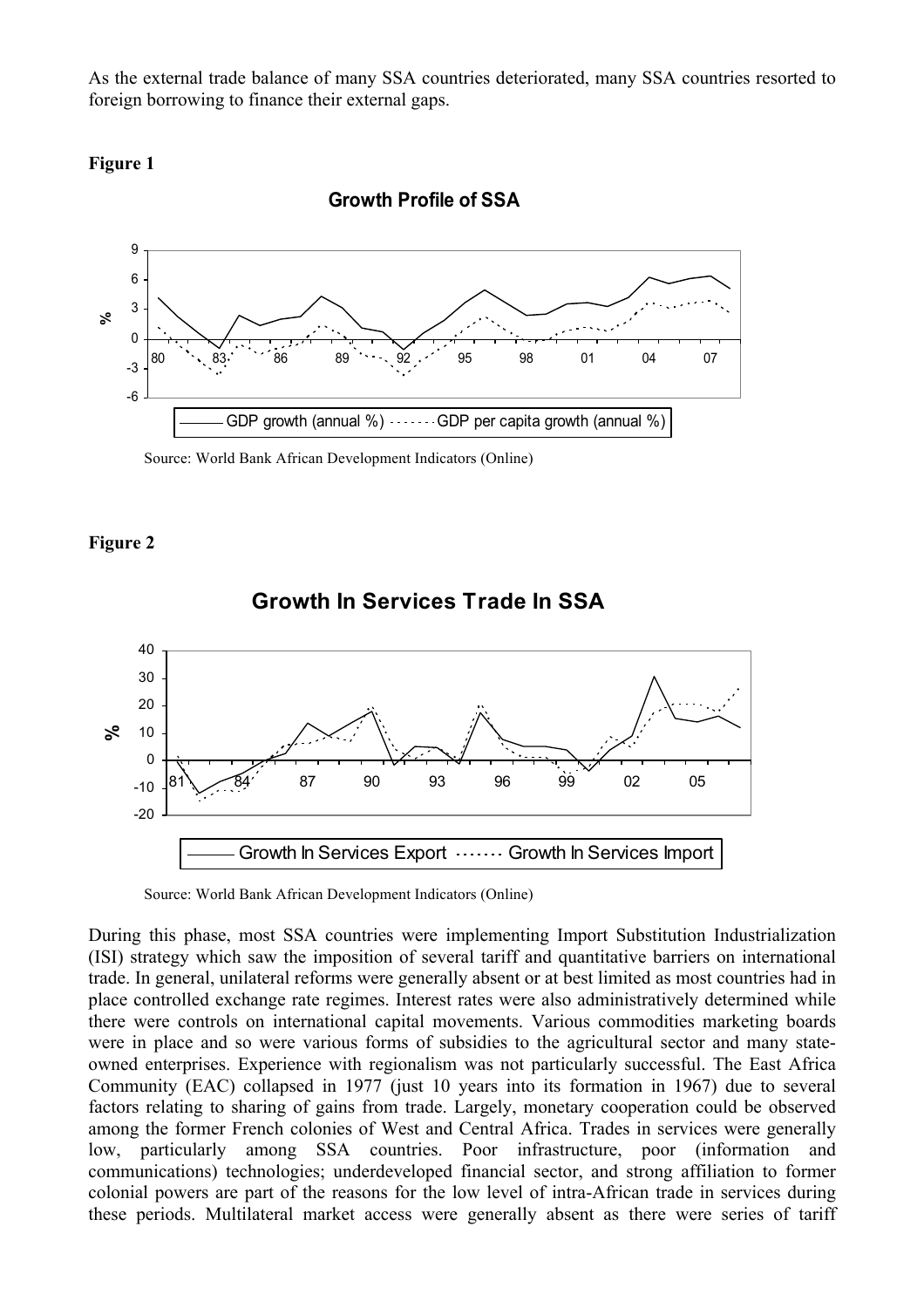measures put in place to protect so-called infant industries and protect the domestic market from dumping. In sum, during this phase, unilateral reforms were generally absent; regionalism was not too successful (the Economic Community of West African States, ECOWAS, had just been formed); while market access commitments were non-existing.

### *Phase II*

With mounting foreign debt, rising international interest rates and collapse in international commodity prices, the stage was set for phase II of the growth profile. This is the era of negative growth rates. In general, this period correspond to the years from 1978 to around 1994 (See Figure 1). Though some positive growth rates were recorded in some years like 1981 and 1987, in general, the sub continent witnessed negative growth rates on the average over this period. The main reason for this dismal performance is not far fetched. It is the absence of effective macroeconomic policy response strategies to address the decline that had commenced in the first phase identified (Easterly and Levine, 1997; Sach and Warner, 1997; Temple 1998). Other reasons include corruption and share economic mismanagement which led to the rapid decline of the (rudimentary) real sectors in most SSA countries. SSA countries were unable to modernize and diversify their production and export bases. Thus, as international prices of major primary commodities became highly volatile, their economies were heavily but negatively impacted upon. All socio-demographic indicators show signs of worsening standard of living.

Justifiably or not, since the mid 1980s, SSA countries had to adopt some reform measures called SAPs (Structural Adjustment Programs). Amongst other things, they involve putting in place measures that will help close both fiscal and external gaps and also ensure the resumption of growth. Such measures include market deregulation, privatization, fiscal reforms, reduction in trade barriers and exchange rate reforms. There is a huge literature on the impact of SAP on growth and poverty reduction.<sup>5</sup> However, there is a broad consensus that the socio-economic costs of the reform are high. In fact, the connotation, SAP, became so unpopular that the World Bank and the IMF (International Monetary Fund) had to change to what is now called the PRSPs (Poverty Reduction Strategy Papers).

However, this phase ushered in the era of unilateral economic reforms and at the same time there were renewed interests in regionalism, sometimes referred to as new regionalism. The reforms or policy changes are actually conditions for obtaining new loans from the IMF or the World Bank, or for getting lower interest rates on existing loans. SAPs were designed to ensure that there are drastic reductions in borrowing countries' fiscal imbalances. Part of the policy thrust of SAPs is to ensure that economies of beneficiaries (developing countries) become more market oriented. As noted earlier, the economies of developing countries (of the South) are encouraged to integrate with those of developed countries (of the North) rather than pursue a South-South integration agenda. In sum, SAPs promotes globalization rather than regionalism.

Thus, while Africa countries were pursing globalization through economic liberalization, they were also using the political front to promote regionalism. Hence, what was being advocated at the political level—regionalism—was at variant with what their neo-liberal economic policies was promoting—globalization. Some of the prominent policy thrust (or conditions/Conditionalities) of SAPs include embarking on what is known as austerity measure by making drastic cut to government expenditure; more focus on direct export of raw materials and resource extraction; devaluation of national currencies; extensive trade liberalization by lifting restrictions on import and export; increasing the stability of investment by supplementing foreign direct investment with the development and opening of domestic stock markets; ensure budget balance; removal of all forms of price control and government subsidies; privatization or divestiture of all or part of stateowned enterprises; ensuring that the right of foreign investors are guaranteed and enhanced vis-àvis national laws; and improving governance by enhancing transparency, accountability and combating corruption.

 $5$  See, for instance, Hicks and Brekk (1991), Adepoju (1993) and Dijkstra (1996) amongst several.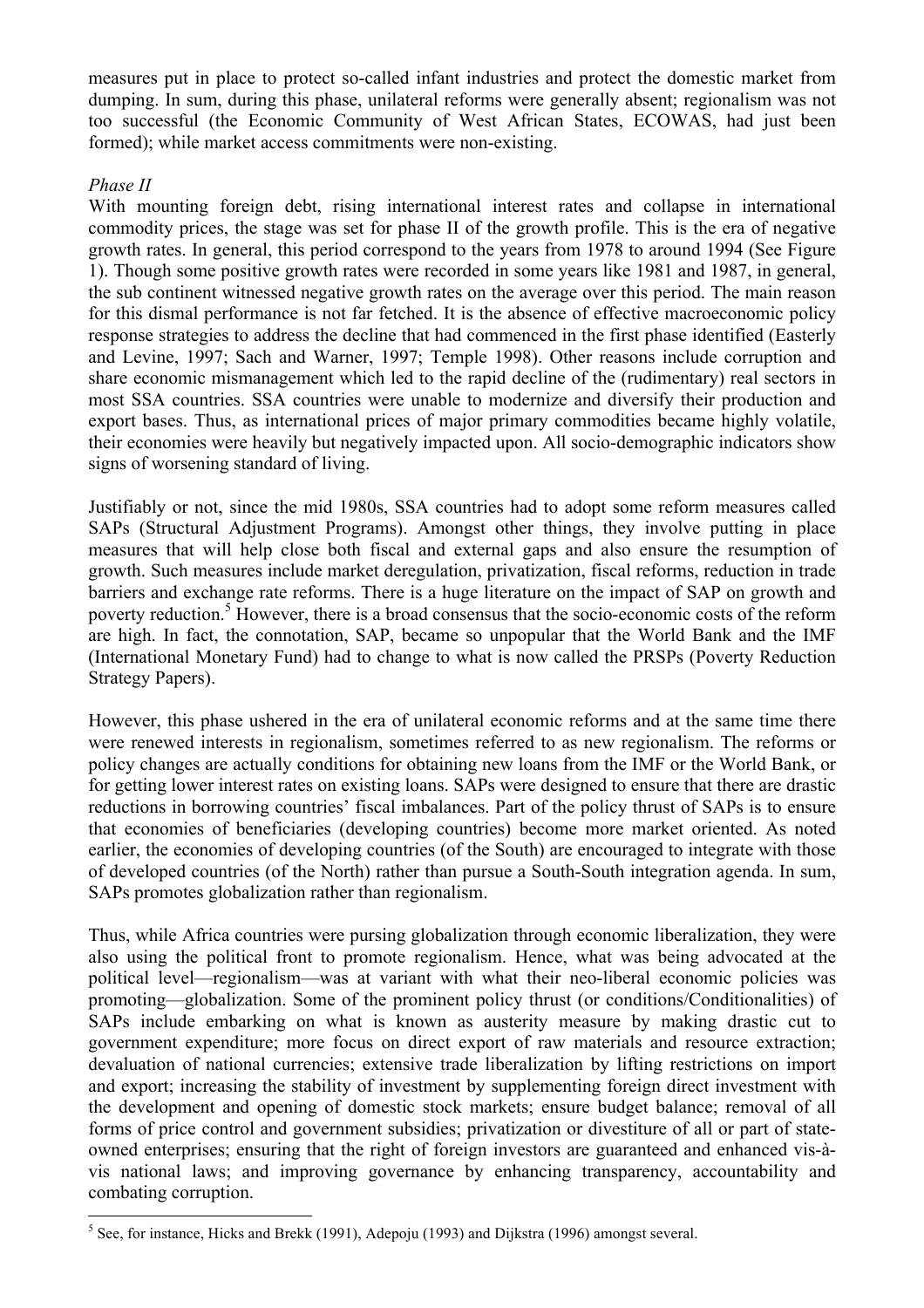Again, from the 1980s, countries that want to benefit from aid packages of the advanced economies would have to accede to the implementation of far reaching trade and investment reforms in line with the conditions of the IMF and the World Bank. In general, these unilateral reforms were imposed on African countries that had no option due to their inability to meet their international debt obligations and even finance international trade. Due to some of the reform measures adopted by SSA countries, such as privatization and liberalization (particularly in the Banking and Telecommunications sectors), trade in services rose significantly when compared to the period of regulation. Growth rates in trade in services (both export and import) were generally positive during this phase (see Figure 2).

It should also be observed that since the early 1990s, there has been a proliferation of regional and bilateral free trade agreements (FTAs) or preferential trade agreements (PTAs) between developed and developing countries. Thus, this phase saw the re-emergence of various bilateral and multilateral trade and investments arrangements. It is important to note that this phase also witnessed the formation of more formal regional trading/integration blocs such as Southern African Development Coordination Conference (SADCC) which subsequently transformed to the Southern African Development Community (SADC); and the Common Market for Eastern and Southern Africa (COMESA). These regional integration blocs, with others like ECOWAS; Community of Sahel-Saharan States (CEN-SAD); East African Community (EAC); Economic Community of Central African States (ECCAS/CEEAC); and the Intergovernmental Authority on Development (IGAD), have come to be the main pillars of the African Economic Community (AEC). The Arab Maghreb Union (AMU/UMA) is not participating due to opposition from Morocco. Other regional blocs which are not participating in the AEC (but whose members can belong to blocs participating) include Greater Arab Free Trade Area (GAFTA) (which also includes most Middle Eastern states); Economic Community of the Great Lakes Countries (CEPGL); Indian Ocean Commission (COI); Liptako-Gourma Authority (LGA); and Mano River Union (MRU). Thus, this phase saw the active return of regionalism. It should be observed that as regionalism was being vigorously pursued, so were several unilateral reform measures.

Evidence show that SAPs may have been able to restore nominal (and sometimes real) GDP growth as can be seen from Figure 1. By 1994, per capita GDP has also become positive again while output growth is rising. However, observers are of the view that these growth profiles are based on unsustainable resource extraction and the exploitation of cheap labor (see Oringer and Welch, 1998). This new found growth ushered in the third phase.

#### *Phase III*

However, after several years of reforms and structural adjustments, SSA countries entered the third phase of growth. This era started around 1995 when growth became positive and climbing. The main reason being the huge demand for primary commodities by countries such as China and India aimed at fueling their rapidly expanding economies. Thus, the prices of primary commodities rose again leading to renewed resource-fuelled growth in SSA countries. By 2008, the prices of these commodities have since plummeted leading to speculations that the renewed growth may not be long-lasting and the sub continent may enter yet another downward growth phase.

The global system continued to witness the formation of different free trade arrangements and preferential trade arrangements. A major change in the multilateral trading system at the beginning of this phase was the creation of the World Trade Organization (WTO) in 1995 as a replacement to the General Agreement on Tariffs and Trade (GATT) which subsequently led to the GATS treaty. The GATS is a treaty of the WTO that entered into force in January 1995 as a result of the Uruguay Round negotiations. The treaty was created to extend the multilateral trading system to service sector, in the same way the GATT provides such a system for merchandise trade. However, despite this broad framework for multilateral trading, countries have continued to embrace the formation of regional and bilateral FTAs or PTAs. The reasons include the desire to secure or increase market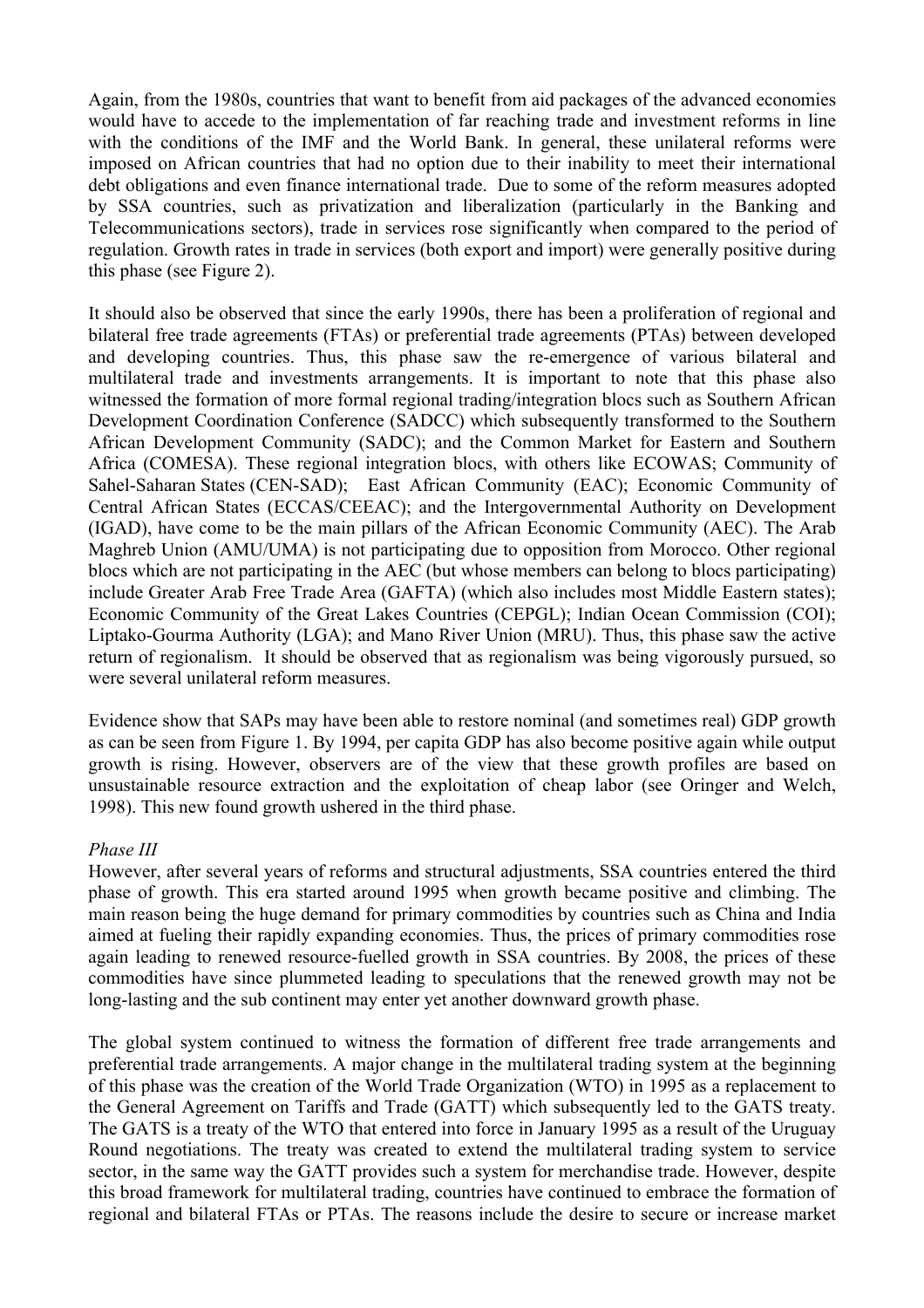access and obtain FDI from developed countries; need to obtain special concessions from advanced economies; need to remain competitive relative to other developing countries that have entered into such arrangements with major trading partners; and the observed, but frustrating, slow progress in multilateral trade negotiations.<sup>6</sup>

Furthermore, this phase witnessed significant development in information technologies and the internet which have combined to expand the range of internationally tradable service products to include a range of commercial activities such as medicine, distance learning, engineering, architecture, advertising, freight forwarding, and so on. Thus, with the significant developments in ICT, increasing liberal economic policies, and proliferation of RTAs and FTAs, trade in services has risen significantly in SSA countries. It is reported that despite the pessimism in global trade talks, trade in services in Africa is growing fast. African exports of commercial services increased by about 46 percent in two years (between 2003 and 2005).<sup> $\tau$ </sup> Figure 2 indicates that on the average, African export of commercial services has being growing by about 20 percent since 2004. The Financial and Telecommunication sectors have been major beneficiaries of this policy shift toward a more liberal and open economic system. Also, the favorable price of crude oil led to significant build-up of foreign reserves by many oil exporting countries of the Middle East. Thus, there was the drive to seek investment outlets outside the domestic economy and outside the traditional destinations of North America and Europe. Given the improved business environment in many SSA countries, the sub continent was readily attractive to Arab investors.

Thus, in 2005, the Kuwaits telecome giant, Zain, acquired Netherlands-based Celtel for about \$3.4 billion and has so far spent \$10 billion to quickly become Africa's third-largest mobile phone company with operations in 15 countries providing roaming-free services that it claims covers about 400 million potential customers in Africa. Zains operations stretch across many parts of SSA. Also, Emirates Telecommunications Corp. (Etisalat), the second largest Arab telecom company, is set to inject some \$5 billion of new investment in its operation in Africa starting from 2008. The firm is set to commence operations in Tanzania, Sudan, Benin, and Nigeria. Furthermore, Sudatel, which is partly owned by Etisalat, has paid some \$300 million to launch mobile phone operators in Mauritania and Senegal. It is expects to commence services in full scale in 2009. Maroc Telecom, which is controlled by France's Vivendi, acquired 51 percent of Onatel Burkina Faso in December 2006 for 220 million euros and Gabon Telecom for 61 million euros in January 2007. Before that, in 2001, it has bought a controlling state in Mauritanian operator Mauritel. It is interesting to note that the Libyan holding company—Libyan African Portfolio (LAP) Greencom—in 2007 acquired both Uganda Telecom and Rwandatel. The Investment figures were reported not to be made public. In January 2008, The United Arab Emirates' Warid Telecom commenced operations in Congo as the third mobile phone operator, after spending \$79 million on launching a network which is seen as a major market challenge to Celtel, the market leader. In the telecommunications sector, Libya Arab Africa Investment Company (LAAICO) has investment in the Republic of Niger (SONITEL) and The Islamic Republic of Comoros (Comcell).

MTC's Kuwaiti, which has a presence in 15 African countries, has so far invested \$750 million into Tanzania alone. It is currently spending a similar amount boosting the capacity of its Nigerian subsidiary, and is looking for further expansion opportunities in Senegal, Ghana, Angola and Ethiopia. Thus, it is clear that since the liberalization of the telecommunications sector in SSA countries and the adoption of mobile telephony, Arab telecommunication firms have come to give traditional European firms major competitions and are poised, not only to improve on their market shares, but also to dominate the market and provide world class services. Since SSA countries are perceived as risk-high countries in terms of investment, the inflow of Arab firms suggests that Arab firms are more 'risk-tolerant' than firms from Europe and North America.<sup>8</sup>

 <sup>6</sup> http://www.unctad.org/templates/Page.asp?intItemID=4329&lang=1

<sup>7</sup> Source: http://www.tradeforum.org/news/categoryfront.php/id/822/Trade\_in\_Services\_in\_Africa.html <sup>8</sup> http://www.middle-east-online.com/english/kuwait/?id=24817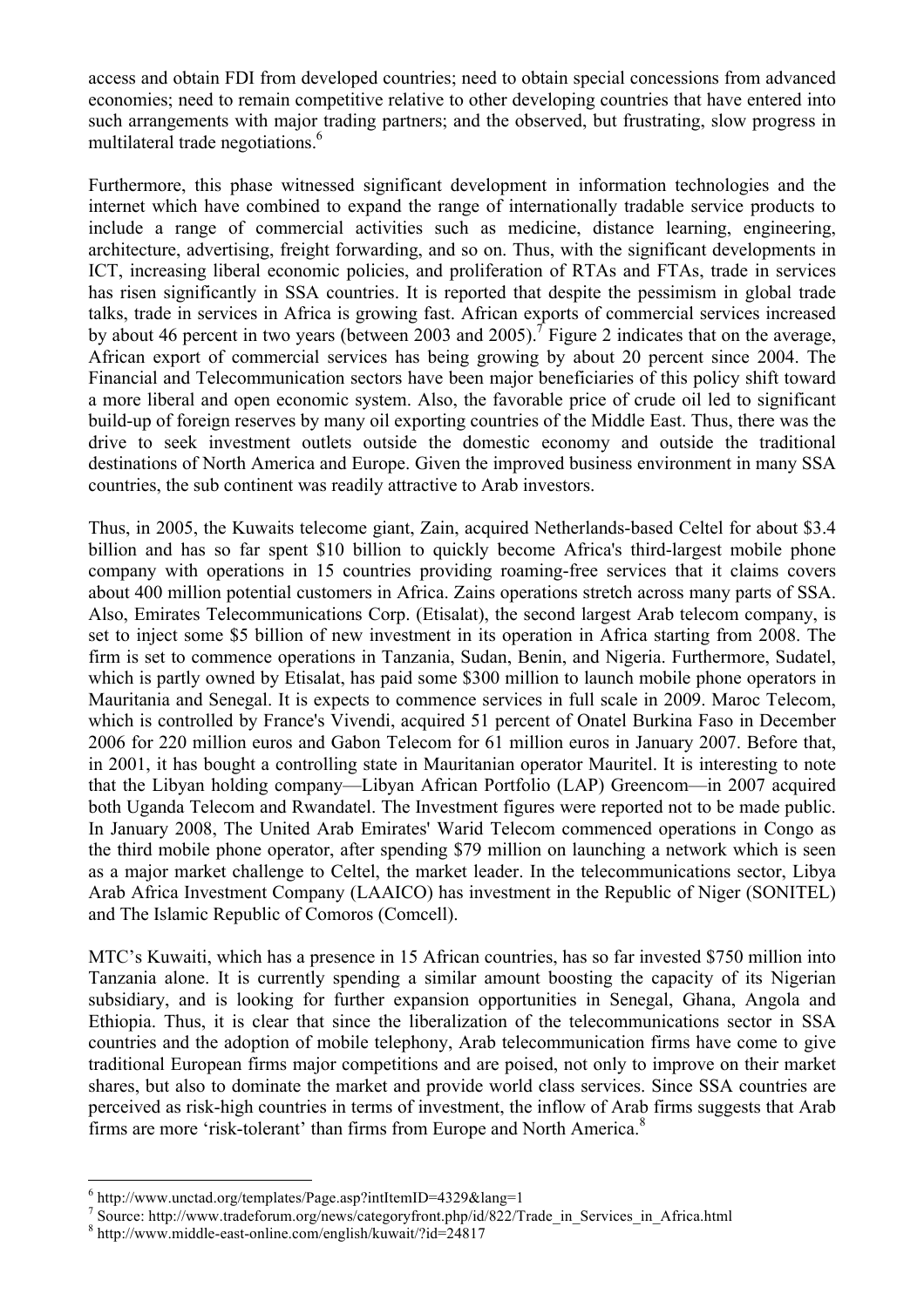Due to the liberal economic system that emanated from the reform measures, firms from the Middle East (and North Africa) have also shown interest in the banking system of SSA countries*.* In 2007, Morocco's Attijariwafabank commenced services in Senegal which led to the creation of the biggest bank in the West African monetary zone. BMCE of Morocco has also commenced efforts to invest in SSA countries. Furthermore, Millennium Finance—a unit of Dubai Islamic Bank—is the major consultant to Ivory Coast's Groupe Atlantique with respect to the negotiations relating to the sale of a stake in its Banque Atlantique unit and Atlantique Telecom. It is widely reported that Arab firms are chasing these assets. Also, Millennium Finance is setting up a \$1 billion fund in compliance with Islamic investment principles to focus on industries in Africa, including telecoms, real estate and mining. It is also reported that there are plans for six more similar funds which will focus on investment in Africa and the Middle East. Based on the emergence of some vibrant stock markets in Africa like South Africa, Nigeria, and Ghana, Pan African Investment Partners II—a private equity fund, led by Prince Alwaleed bin Talal of Saudi Arabia—has concluded efforts to raise and invest \$500 million in various projects across Africa. Similar trends can be found in tourism, transportation and infrastructure.

Thus, the since the liberalization of the Banking and telecommunications sectors and the adoption of mobile telephony, trade in services have grown tremendously in Africa and has contributed in significant ways to economic growth. Thus, given the economic slowdown which started in late 2008, the increasing interest of Arab financial firms in African financial sector is a sign that there is strong confidence in the African financial sector. Stock markets, though rudimentary, are less volatile and profitability is high.

However, despite these positive signs, observers are of the opinion that Africa is not growing rapidly enough to substantially reduce income poverty and ensure the achievement of the MDGs. The recent improvements are making only slow inroads in reducing poverty and reversing the prolonged divergence between SSA and other regions of the world. Despite the recent up tick, investment measured as a share of GDP is no higher than it was in the early 1990s. Foreign direct investment in SSA countries, other than in oil-exporting countries and South Africa, is still low, although South Africa has become a growing source of inward investment flows to other parts of SSA, and investment from China and India is picking up. Private sector development in SSA continues to be deterred not only by the costs of doing business, which range from administrative complexities to corruption and cumbersome legal systems, but also by the expense of such critical business services as energy (Jerome et. al, 2007).

## **4.** Challenges and Long Term-Policy Options<sup>9</sup>

The fact that unilateral reforms, multilateralism and regionalism are being undertaken simultaneously definitely poses some policy and growth challenges for SSA countries. For example, all these measures require that SSA countries reduce, and in some cases eliminate, tariffs on industrial goods. This easily exposes domestic manufacturers to overwhelming foreign competition, thus impairing on the development of the domestic industrial sectors. Evidence abound that many textile firms in SSA countries have closed shops due to vicious competition from China and India. Africa's new found trade relations with China and India is definitely coming at a great cost to industrial development in Africa. With poor infrastructure and rising cost of operations, African firms can hardly compete with firms from Asia, who are again heavily supported by their governments, while Africa is being advised to stop all forms of direct government support to enterprises. If one understands that most of what Africa actually exports to China are primary (extractive) commodities, the trade relation may not favor Africa in the long run in terms of industrial development. Again, given that it can be difficult or cumbersome to impose direct tariff on trade in services, the revenue loss to SSA countries can be enormous and, if care is not taken, can lead to severe (but unnoticed) capital flight out of Africa.

<sup>&</sup>lt;sup>9</sup> This section benefits significantly from http://www.unctad.org/templates/Page.asp?intItemID=4329&lang=1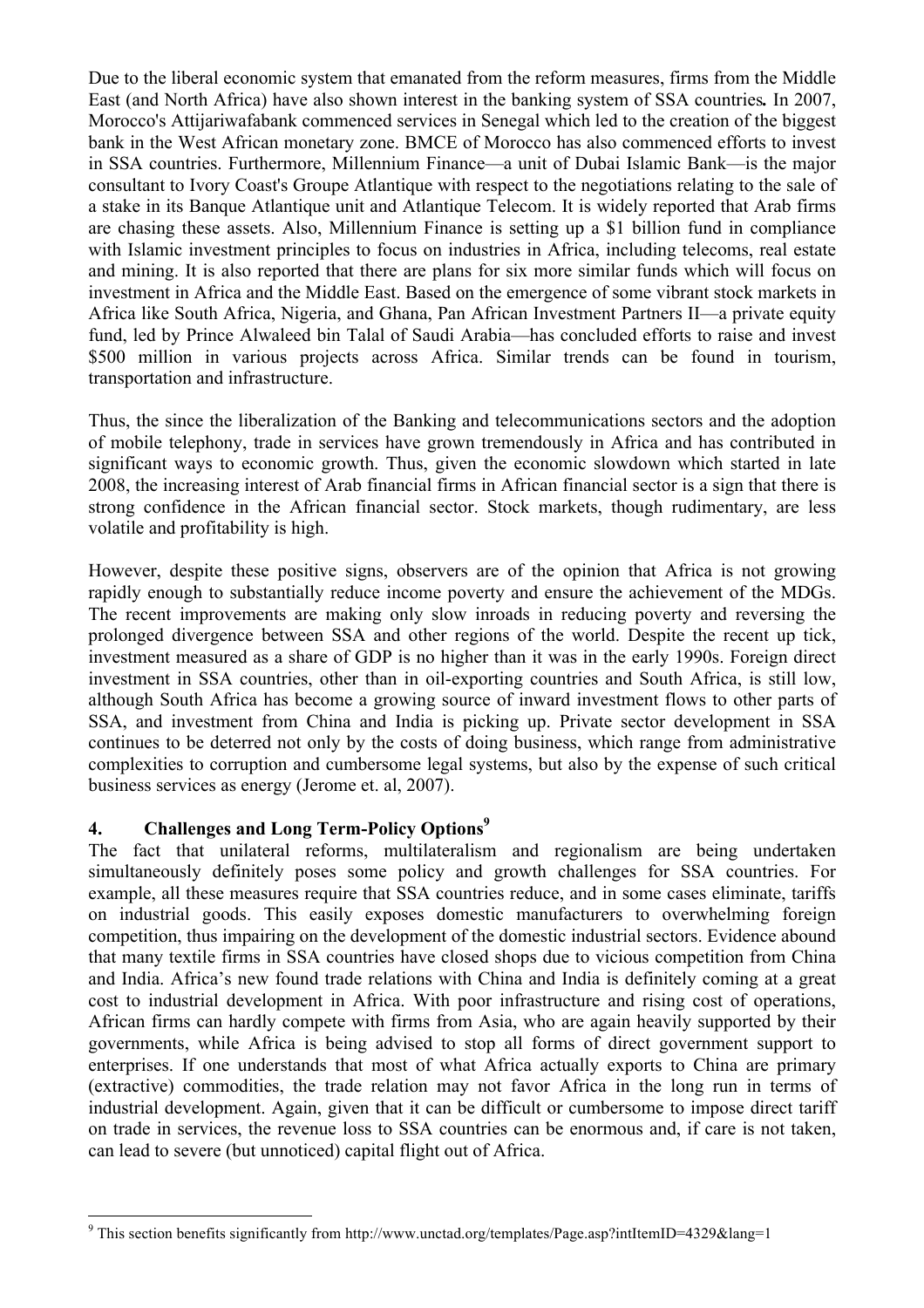Also, some of these agreements and commitments can severely limit the ability of SSA governments to control the flow and direction of FDI. For example, FDI flows into the agricultural sector have come to be regarded as 'land grabbing' which observers view as detrimental to long term growth in Africa. Many countries from the Middle East and Asia are now engaged in large scale agricultural practice in Africa with the sole purpose of exporting it back to their home country. The long term benefit to African countries is questionable. Thus, international agreements and commitments are capable of eroding the ability of governments to regulate the flow and direction of FDI. As it is currently being witnessed with trade in goods, it can happen with trade in services. This implies that FDI is likely to flow to the most profitable and not necessarily the appropriate and required sectors. Furthermore, it is usually the case that special and differential treatment for developing countries is replaced by the policy of 'full reciprocity' rather than 'relative reciprocity.' Obviously, many African countries are not in the position to trade with the advanced countries based on equal terms. Full reciprocity usually implies lowering of import duties and other trade barriers between advanced economies and African countries. However, experience has shown that there are several non-tariff barriers (such as standards, packaging, rules of origin, sanitary and phyto-sanitary conditions, complex regulatory environment, etc.) that the advanced economies can use to restrict flow of goods and services from developing countries. Since most of these agreements and commitments have a so-called 'ratchet effect,' African countries can find themselves locked into irreversible poorly-negotiated agreements.

Also, it should be noted that most of the multilateral agreements and commitments usually include provisions that go beyond WTO rules in vital development issues such as investment, intellectual property rights, services liberalization, competition policy, government procurement, and so on. Sometimes they cover areas that have been excluded from trade negotiations. This has the effect of reducing, if not eliminating, the policy space of developing countries when it comes to issue like industrialization and even policy and actions for structural transformation of the various economies.

Evidence suggest that trade in services is growing in Africa. However, when compared to other parts of the world, Africa still lags behind. Again, due to the policy of privatization and liberalization, many of the firms delivering international services in Africa are not (fully) owned by Africans. Foreign equity flows have been used to buy into these enterprises and as such, though the enterprises are in Africa, they are not African firms. Many top hotels in various tourist destinations have been bough over by non-African investors. Most airlines have also been bought over by other airlines or investors outside Africa. Thus, with liberal international capital accounts, the net benefit could be negative. Also, there are several structural factors that may not allow SSA countries to enjoy the benefits of PTAs/RTAs between it and the advanced economies. Such constraints include the limited supply and marketing capacities of Africa countries, low level of competitiveness, continued provision of subsidies to critical sectors in the advanced economies, and so on. Thus, with continued multilateralism, the ability of SSA countries to be significant players in trade in services is undermined by these constraints. Thus, PTAs/RTAs between SSA countries would be a better arrangement that multilateralism in a wider or global context.

Thus, if SSA countries are to be major players in services trade they need to be able to identify, develop and market their national advantages—geography, language and culture, business-friendly environment, sector-specific advantages, global/regional market access and connectivity, etc. which will represents areas of competitive advantages. Based on these National advantages, governments would be able to easily identify which services to promote. It should be noted that it is sometimes difficult to identify which services to promote. However, when national competitive advantages are identified and developed, it becomes easier to identify services to promote. Also, evidence abound that shows that most enterprises trading in services have less than ten employees. This suggests that SSA countries should put in place measures and programs that promote and support small and medium scale enterprises (SMEs). Small Business Development and Support Programs and Units should be readily and easily accessible to potential investors and entrepreneurs.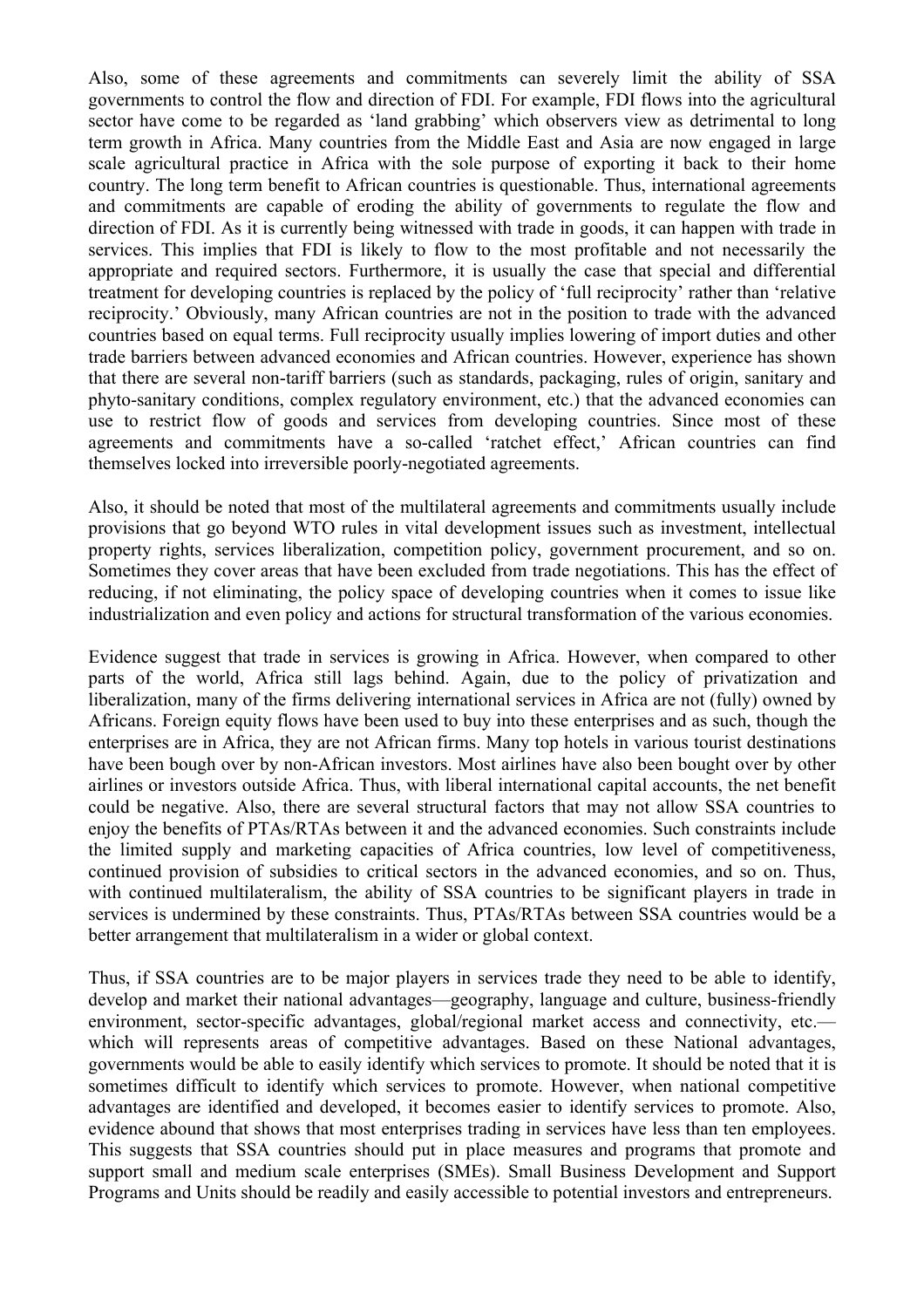#### **5. Tentative Conclusions**

Since the early 1980s when many SSA countries commenced series of reform measures, the global economic landscaped have changes a lot. Countries have become increasingly open to international trade and investment; there has been an increase in FTAs/PTAs; barriers to merchandise trade have come down significantly; there have been significant developments in ICT and share of trade in services in total trade has increased significantly. Thus, policymakers and trade negotiators have increasingly focused attention on trade in services and trade-related regulatory issues. Also, over this period there have been significant developments in the continent in terms of regionalism. As cooperation between African countries is strengthened so is the cooperation between African countries and the advanced economies of the North, with different commitments and agreements entered into. With the renewed growth observed in the continent since the later 1990s and the significant increase in services trade in Africa, one can tentatively conclude that with adequate and proper regulation, services trade liberalization can be a significant source of growth in Africa. Eliminating barriers to competition has the potential of reducing price, improving quality and even leading to increased product variety. These, definitely, are welfare-improving.

However, it is important to note that African enterprises are not the main beneficiaries or players in services trade liberalization. Furthermore, the various North-South trade and preferential agreements are capable of reducing the policy options and instruments available to developing countries in their legitimate pursuit of long-term growth and development. It is generally observed that gains for developing countries from improved market access are far from guaranteed, whereas the loss of policy space is certain. As African countries pursue the objective of regional integration, it should be noted that regional agreements in services can have the tendency to create complex structures of rules and commitments which can sometimes be at variant with their agreements and commitments with the advanced economies. For African countries to reap optimal benefits from regionalism and services trade liberalization, it is important that African enterprises become major providers of services (through Modes 1 and 3). This would require that the financial sector be developed and supported to finance and facilitate services trade; transportation and related infrastructure be well-developed to easy the flow of goods and services and business development programs that ensure the development of business that provide services are put in place. Regionalism in the context of African regional cooperation and integration offers better strategy for national development and integration into the global economy as it involves partners in the same geographical region, similar economic characteristics and level of economic development.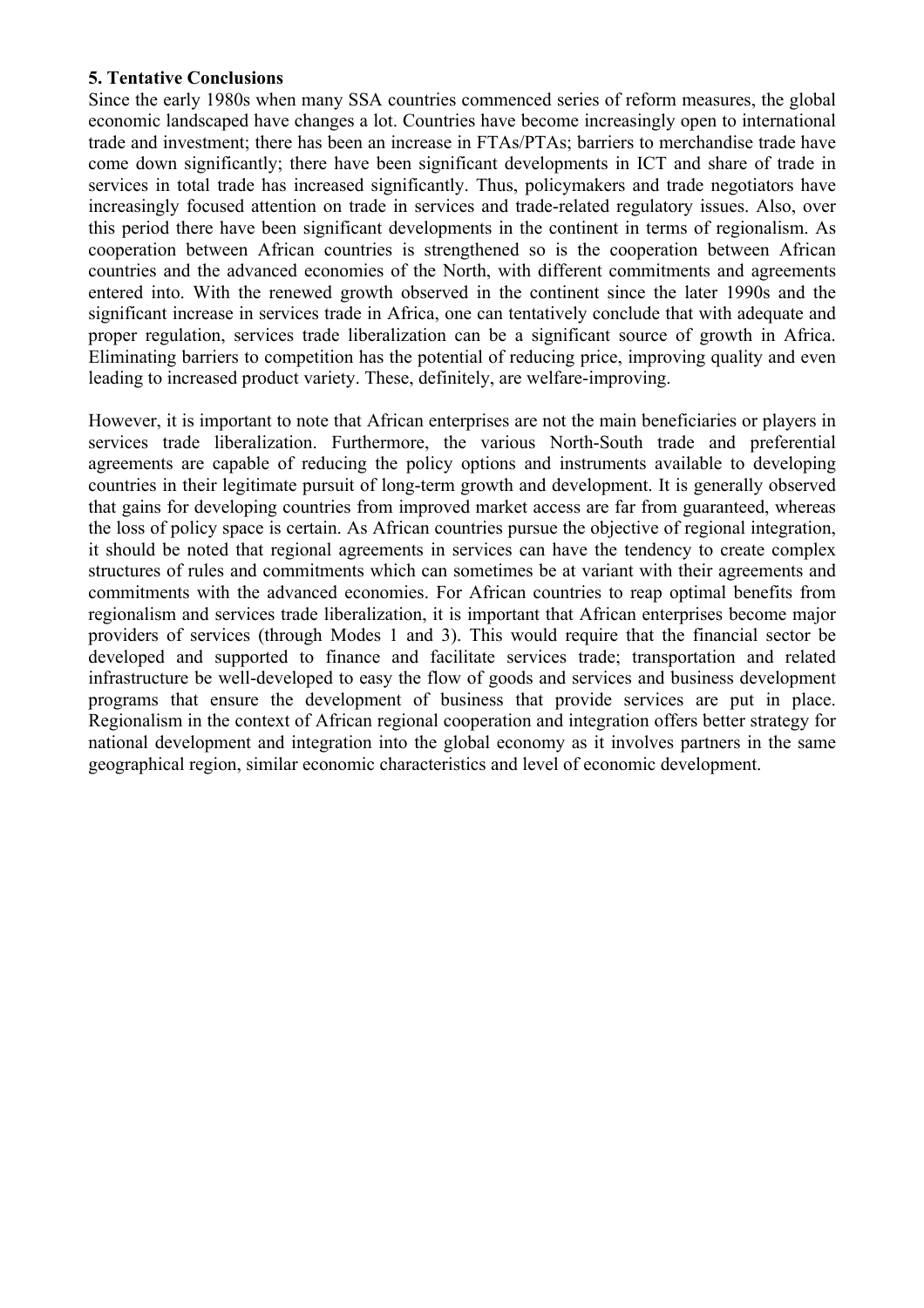#### **References**

- Adepoju, Aderanti. ed. (1993) *The Impact of Structural Adjustment on the Population of Africa. London*: United Nations Population Fund.
- Ahmeda, A. D. and S. Suardib (2009) "Macroeconomic Volatility, Trade and Financial Liberalization in Africa" *World Development*, Volume 37, Issue 10, Pages 1623-1636, October.
- Beck, Thorsten, R. Cull and A. Jerome, 2005. "Bank privatization and performance: Empirical evidence from Nigeria," *Journal of Banking & Finance*, Elsevier, vol. 29(8-9), pages 2355- 2379, August.
- Busari, T. D**.** and M. A. Babatunde (2009) "Global Economic Meltdown and Sub- Saharan Africa: Transmission Channels, Lessons and Policy Options," *Journal of Sustainable Development in Africa*, Vol.11, No.3: 1-24 (Clarion University of Pennsylvania, Clarion, Pennsylvania).
- Collier, P. and J. W. Gunning (1999a) "Why Has Africa Grown Slowly?" *The Journal of Economic Perspectives*, Summer, 13(3), 3-22
- Collier, P. and J. W. Gunning (1999b) "Explaining African Economic Performance," *Journal of Economic Literature*, March, 37(1), 64-111
- Cornia, G. A and Helleiner, G. K, 1994, *Adjustment to Development in Africa: conflict, controversy, convergence, consensus*? United Nations Children's Fund
- Dijkstra, A. Geske (1996) "The impact of structural adjustment programs on manufacturing: Lessons from Nicaragua" *World Development*, 24(3), 535-547
- Easterly, W. and Levine, R., 1997, "Africa's Growth Tragedy: Policies and Ethnic Divisions", *Quarterly Journal of Economics*, Vol CXII No 4: 1,203-50
- Easterly, W. and R. Levine (1997) "Africa's Growth Tragedy: Policies and Ethnic Divisions." *Quarterly Journal of Economics* 112(4), 1203-50.
- Engberg-Pedersen, P., Gibbon, P., Raikes, P. and Udholt, L. (eds), 1996, *Limits of Adjustment in Africa*, Oxford: James Currey / Portsmouth: Heinemann: 141-214
- Fosu, A. K., M. S. Kimenyi and N. S. Ndung'u, 2003, "Economic Reforms and Restructuring in Sub-Saharan Africa: An Overview", *Journal of African Economies*, Volume 12, Suppl. 1 Pp. ii1-ii11
- Goldstein, Andrea, (2002) "The New Regionalism in Sub-Saharan Africa: More than Meets the Eye?", OECD Development Centre Policy Briefs, No. 20.
- Goldstein, Andrea. (2001), "Service Liberalisation and Regulatory Reform in Sub-Saharan Africa: the Case of Air Transport", *The World Economy*, Vol. 24, No. 2 (a longer version appeared as OECD Development Centre Technical Paper No. 154).
- Grant, J. Andrew and Fredrik Söderbaum (2003) "Introduction: The New Regionalism in Africa," In Grant, J. Andrew and Fredrik Söderbaum (Eds.) *The New Regionalism in Africa*. England: Ashgate Publishing.
- Harvey, C. (ed), 1996, Constraints on the Success of Structural Adjustment Programmes in Africa, Basingstoke: Macmillan.
- Hicks, R. and O. P. Brekk (1991) "Assessing the Impact of Structural Adjustment on the Poor: The Case of Malawi," IMF Working Paper No. 91/112
- Husain, I. and Faruqee, R., 1994, 'Adjustment in Seven African countries', in I. Husain and R. Faruqee (eds), 1994, Adjustment in Africa: lessons from country case studies, Washington, D.C.: World Bank: 1-10.
- Jamal, V., 1995, *Structural Adjustment and Rural Labour Markets in Africa*, London: Macmillan Press.
- Jansen, Marion (2006) "Services Trade Liberalization at the Regional Level: Does Southern and Eastern Africa Stand to Gain from EPA Negotiations?" CEPR Discussion Papers number 5800.
- Jerome, A., D. Busari and S. Adjibolosoo (2007) "Oil and Growth in Africa: A Comparative Analysis," Paper presented at a seminar on *Sector-Led Growth In Africa and Implications for Development*, November 7-9, UNIDEP, Dakar, Senegal.